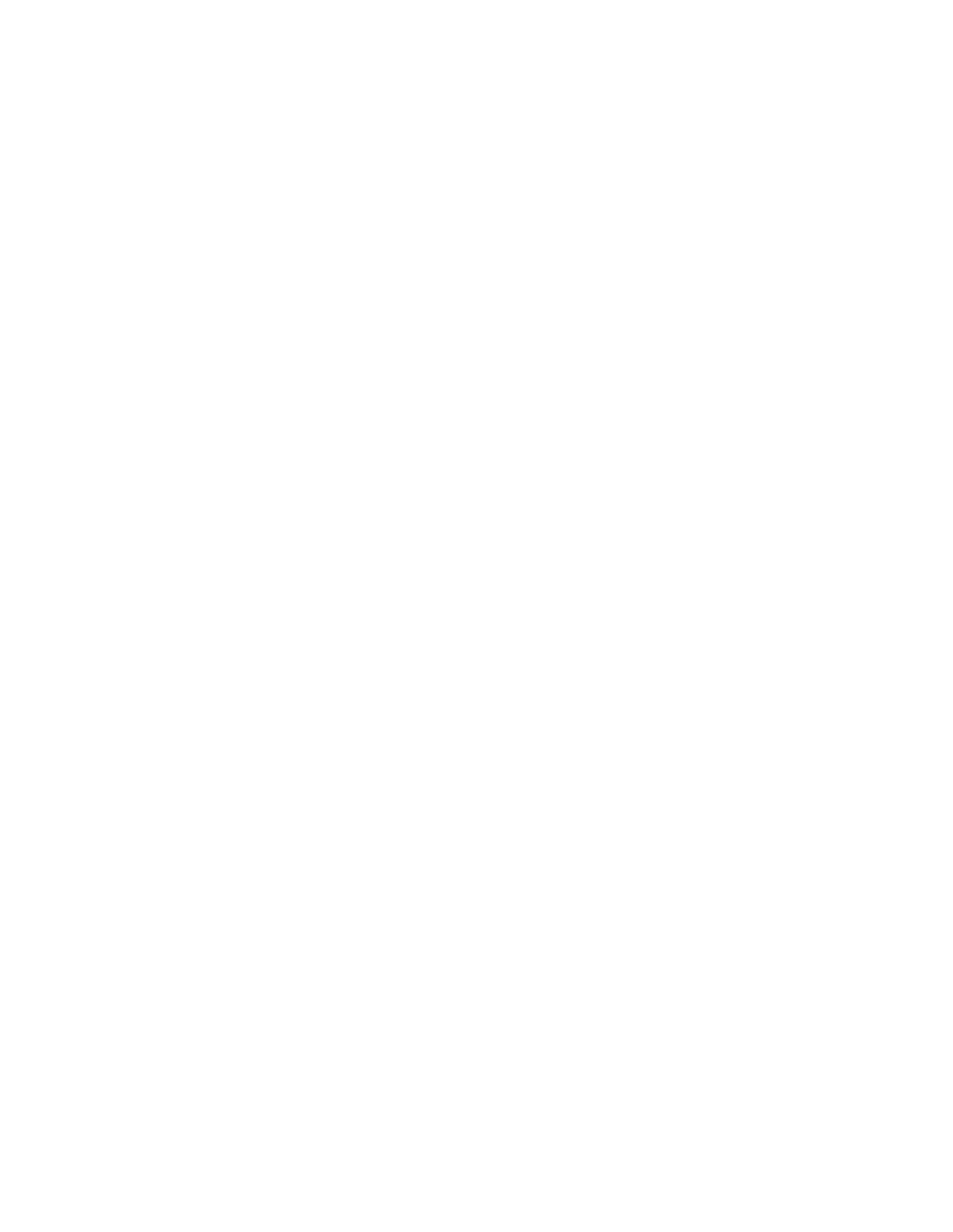This booklet is designed to help individuals who need assistance with food and housing, and to help those in ministries or non-profits organizations who are seeking to assist them. It is designed as a quick reference to resources available in Clark County to assist those who are homeless and others who need assistance with food and shelter.

A more comprehensive guide to social services is maintained by United Way online at uwccmc.org or call 937-323-1400.

United Way also provides emergency assistance through their 211 number. You can dial 211 to reach this resource and you will receive help accessing a wide range of social services. In cases where you simply don't know how to help someone call 211.

This booklet is maintained by The Nehemiah Foundation of Springfield and Clark County as a service to our community. as a If you find information that is out of date, inaccurate, or missing, please call Nehemiah at 937-325-6226 or email Kelley Rogers. Kelley@nehemiahfoundation.org

*Please refer to the following pages for complete details regarding locations, dates, times and specific requirements for receiving assistance.*

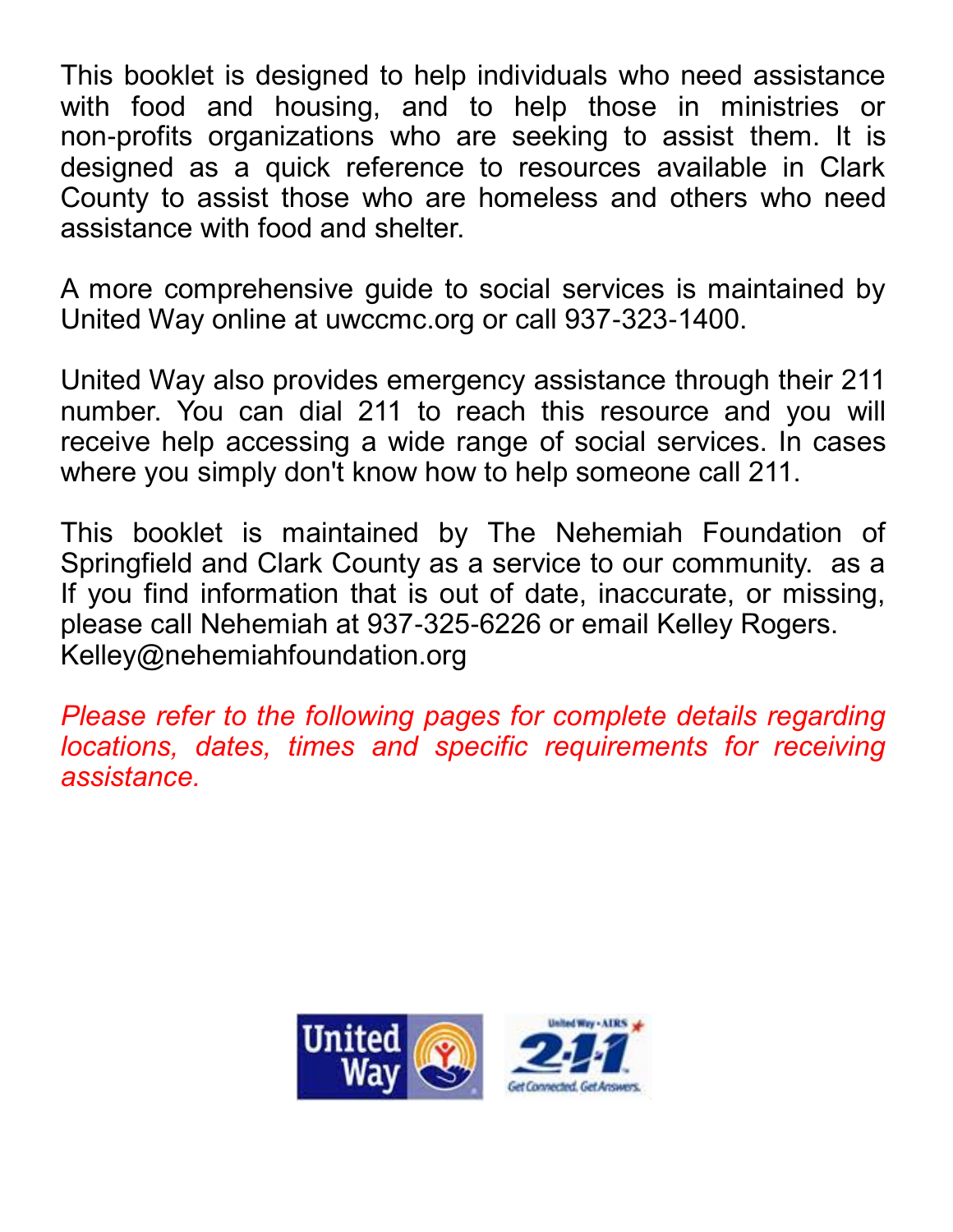## **WEEKLY SCHEDULE Meals**

### **MONDAY**

- Springfield Soup Kitchen Meal 5pm-6pm
- The Village Pantry Meal 5:30pm-6:30pm

### **TUESDAY**

- Central Community Kitchen Meal 5:30-6pm
- **Family Needs Sack Lunch/Sandwich 11a-1p**
- HOPE/Feed the Need Hot Meal 4pm-5pm
- Right Path Hot Meal 5pm-6:30pm

### **WEDNESDAY**

- HOPE/Feed the Need Hot Meal 4:00-5:00pm
- New Carlisle Church of the Brethren Meal 5pm-7pm
- Springfield Soup Kitchen Meal 5pm-6pm
- St John's Lutheran Meal 9:00am-10:30am

### **THURSDAY**

- **Family Needs Sack Lunch/Sandwich 11a-1p**
- HOPE/Feed the Need Hot Meal 4:00-5:00pm
- Path Mobile Pantry Meal 6pm-7:30pm
- **Street Outreach of Springfield Hot Meal TBD**
- Good Samaritan Outreach Center Hot Meal 5:45pm

### **FRIDAY**

• First Assembly of God - Hebrews Meal 5pm

## **SATURDAY**

- Clifton Avenue Church of God Meal 9:30am-11:30am
- **First United Church of Christ Meal 11am-1pm**
- **Street Outreach of Springfield Meal TBD**
- Victory Faith Center Meal 12pm-1:30pm

### **SUNDAY**

- Path Mobile Pantry Meal 6pm-7:30pm
- Victory Faith Center Meal 12pm-1:30pm

*Please refer to the following pages for complete details regarding locations, dates, times and specific requirements for receiving assistance.*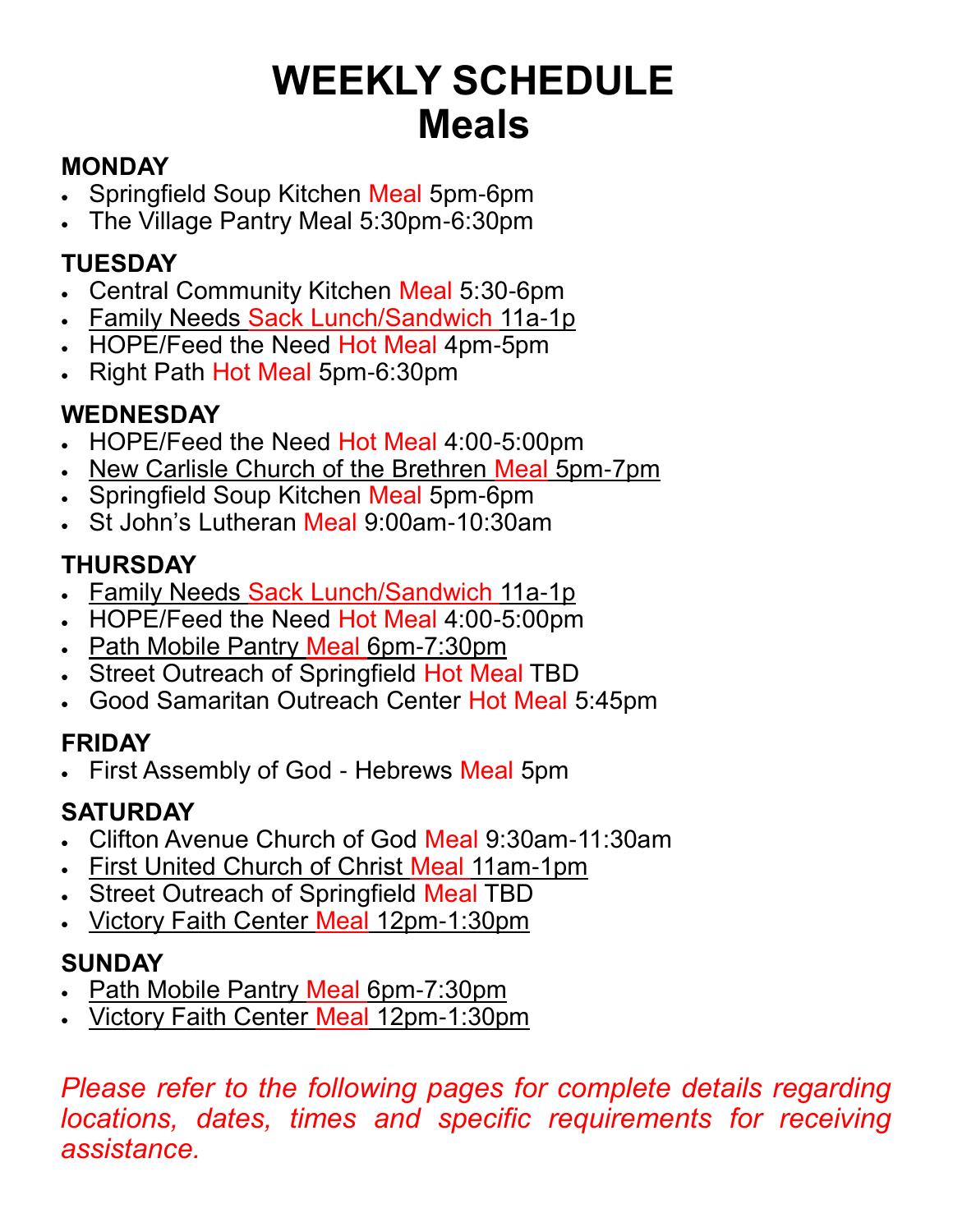## **WEEKLY SCHEDULE Food Pantries**

### **MONDAY**

- Enon Emergency Relief Food Pantry 2:30pm-5pm
- St John Missionary Church Food Pantry 11am-1pm

### **TUESDAY**

- **Family Needs Food Pantry 10am-12pm**
- Good Samaritan Outreach Center Food Pantry 1pm-3pm
- Greater Grace Temple Outreach Food Pantry 12pm-3pm
- Risen Christ Food Pantry 11am-1pm
- St Vincent DePaul Food Pantry 12pm-1:30pm
- Open Hands Free Store Food Pantry 10am-1pm

### **WEDNESDAY**

- Bethel Churches United Food Pantry 4pm-5:30pm
- Christ Episcopal Church Food Pantry 11am-1pm
- St John's Lutheran Church Food Pantry 9am-10:45am
- St John Missionary Church Food Pantry 9:30am-11:30am

### **THURSDAY**

- Family Needs Food Pantry 10am-12pm
- Good Shepherd Food Pantry5:30pm-7:30pm
- Open Hands Free Store Food Pantry 2:30pm-5:30pm
- St Vincent DePaul Food Pantry 12pm-1:30pm

### **FRIDAY**

- Bethel Churches United Food Pantry 12pm-2pm
- Good Samaritan Outreach Center Food Pantry 9am-11am
- Masjid An-Nur Food Pantry 3pm-5pm
- New Life Food Pantry 1pm-2pm
- Salvation Army Food Pantry 10am-2pm

### **SATURDAY**

- Clifton Avenue Church of God Food Pantry 9:30am-11:00am
- **Fellowship Christian Church Food Pantry 10am-12pm**
- Good Samaritan Outreach Center Food Pantry 9am-11am
- Maiden Lane Church of God Food Pantry 9am-12pm
- Medway Family Ministries Food Pantry 10am-12pm
- Open Hands Free Store Food Pantry 9am-12:30pm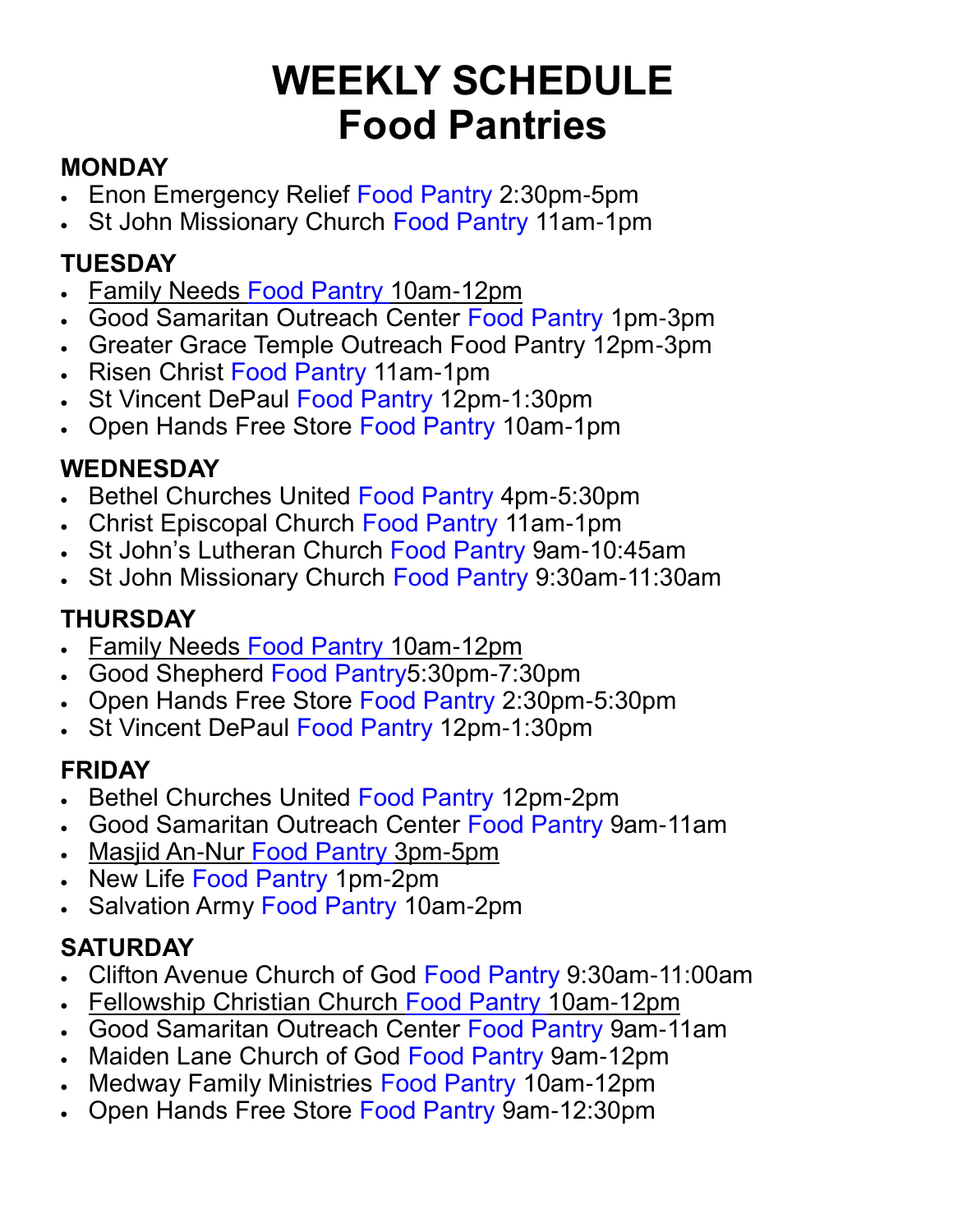## **SHELTERS**

In faithfulness to God, we are dedicated to help individuals and families overcome homelessness.

- **Interfaith Hospitality Hartley House** (Men) 440 W High Street Springfield (937) 521-1071
- **Interfaith Hospitality Norm's Place** (Women) 501 W High Street Springfield (937) 325-8154

#### **services available at both locations:**

- Meals (donated by area churches, local colleges and restaurants)
- Address to receive mail
- Kitchen facilities
- Laundry facilities
- Telephone service
- Transportation in the form of bus passes and fuel cards
- Intensive case management
- Transitional housing (16 units) up to 8 months
- Permanent Housing (51 units)
- Mulberry Terrace Permanent Supportive Housing 34 units
- HCRP Program (rental and utility assistance)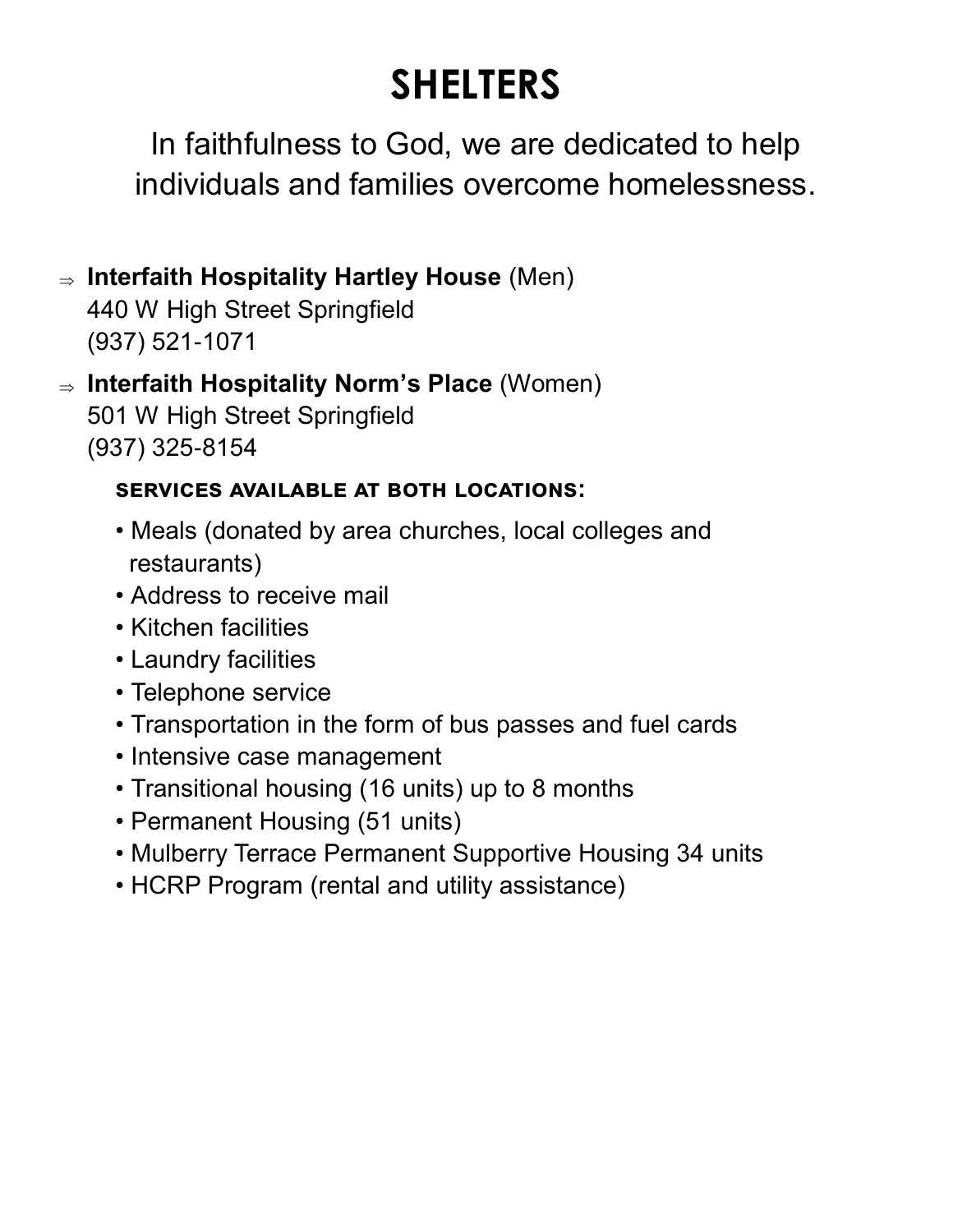**CENTRAL COMMUNITY KITCHEN** *Provides a hot meal which*

*includes a protein, fruit, vegetable, drink, and dessert.*  230 East High St. | Springfield OH 45505 | (937) 323-7597 *(at High Street United Methodist Church)* 

**FEES** None

**HOURS** Tuesdays 5:30pm-6:30pm

**AREA SERVED** Clark County. Located at corner of East Grand and South Limestone Streets.

**ACCESSIBILITY** Designated parking, full wheelchair access

**CLIFTON AVENUE CHURCH OF GOD** *Provides a hot meal.* 1408 Clifton Avenue | Springfield, OH 45505 | (937) 324-5398 **REQUIRED** Provide a picture ID & a Social Security number **FEES** None **HOURS** 2nd & 3rd Saturday of each month 9:30am-11:30am **AREA SERVED** Clark County area **ACCESSIBILITY** Designated parking, limited access

#### **FAMILY NEEDS INC** *Provides a sack lunch twice a week. Located at the corner of E. Grand and S. Limestone.*

36 East Grand Ave. | Springfield OH 45506 | (937) 521-2800

**FEES** None

**HOURS** Tuesdays and Thursdays 5:30pm-6:30pm

**AREA SERVED** Clark County

**ACCESSIBLITY** Designated parking, full wheelchair access

#### **FIRST ASSEMBLY OF GOD - HEBREWS** Provides a hot meal.

515 S. Burnett Rd. | Springfield OH | (937) 322-9315 **FEES** None **HOURS** Last Friday of every month 5:00pm **AREA SERVED** Clark County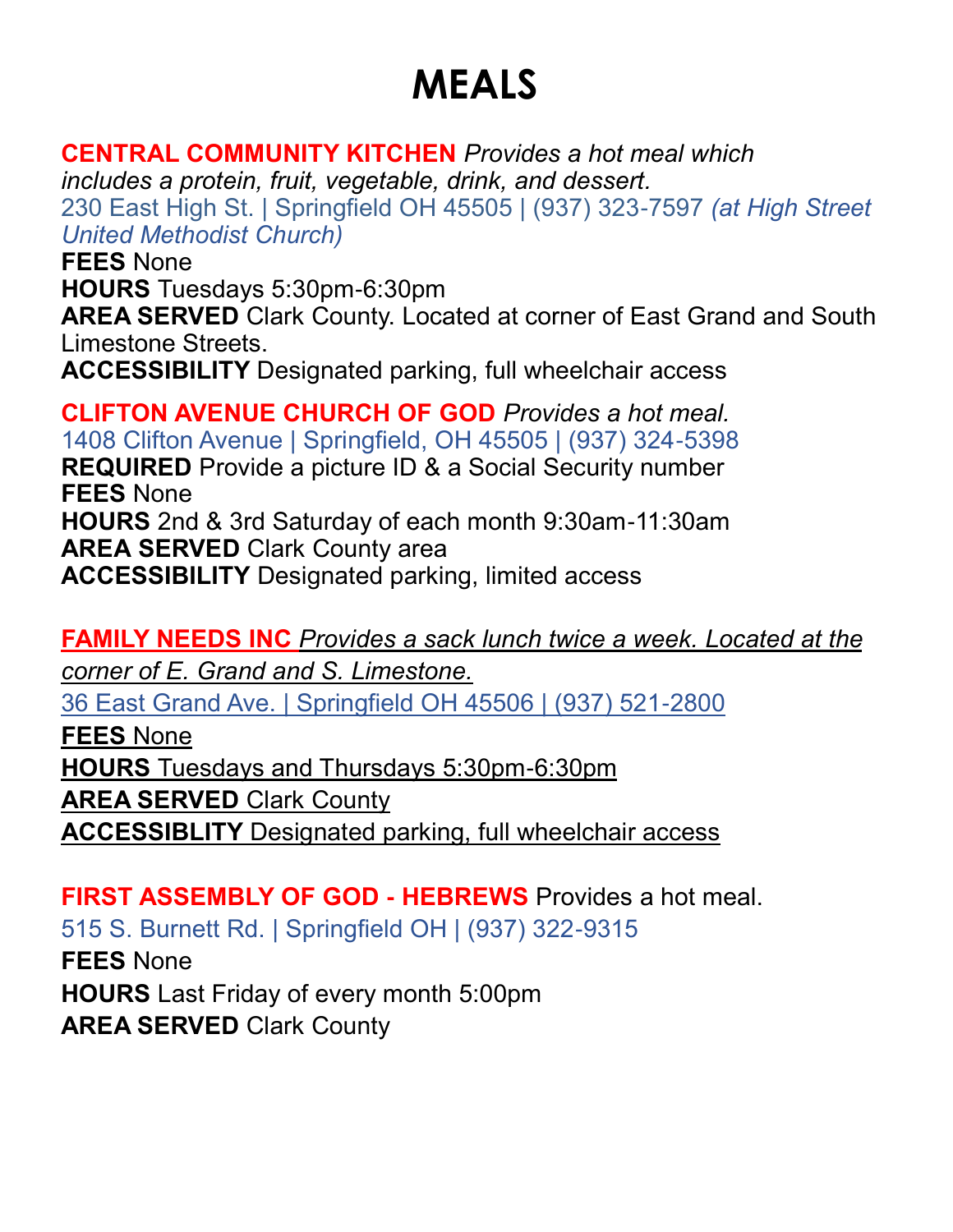#### **FIRST UNITED CHURCH OF CHRIST** Provides a hot breakfast.

2000 E High St. | Springfield OH | (937) 325-5586

**FEES** None **HOURS** Last Saturday of the month 11:00am-1:00pm **AREA SERVED** Clark County

**HOPE/FEED THE NEED** Provides a hot meal three days a week. Coats and clothing as available. 705 Linden Ave. | Springfield OH | (937) 322-4673 **FEES** None **HOURS** Tuesdays, Wednesdays, Thursdays 4:00pm-5:00pm **AREA SERVED** Clark County

**NEW CARLISLE CHURCH OF THE BRETHREN** *Provides a hot meal,* 

*open to the people of New Carlisle.*

219 North Main St. | New Carlisle OH 45344 | (937) 845-1428

**FEES** None **HOURS** Wednesdays 5:00pm-7:00pm **AREA SERVED** Clark County

### **PATH MOBILE PANTRY by PATH INTEGRATED HEALTHCARE**

**2 locations/days** *Provides a hot meal. Meal served outside out of the purple bus. Also has hygiene supplies, hats, coats, socks, gloves, blankets, emergency blankets, hot hands, etc...* 233 W Pleasant St | Springfield OH | 937-505-8992

**FEES** None

**HOURS** Thursdays 6:00pm-7:30pm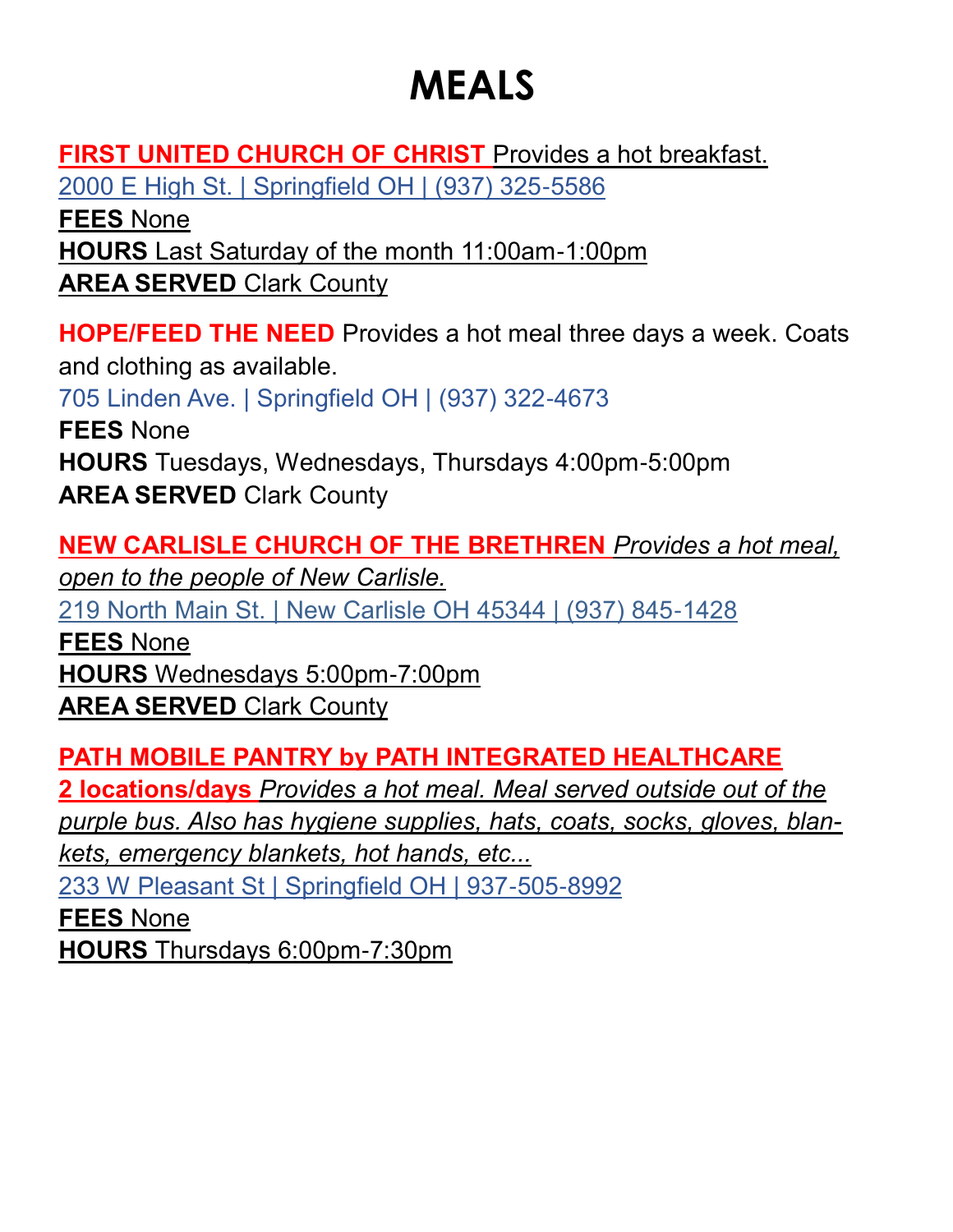#### **PATH MOBILE PANTRY by PATH INTEGRATED HEALTHCARE**

**2 locations/days.** *Provides a hot meal. Meal served outside out of the purple bus. Also has hygiene supplies, hats, coats, socks, gloves, blankets, emergency blankets, hot hands, etc...*

2057 S Limestone St. | Springfield OH | 937-232-0594

**FEES** None

**HOURS** Thursday 6:00pm-7:30pm

**THE RIGHT PATH PANTRY** *Provides a hot meal.*  1576 Columbus Ave. | Springfield OH | 937-605-9927 **FEES** None **HOURS** Tuesdays 5:00pm-6:30pm **AREA SERVED**

**ST JOHN'S LUTHERAN CHURCH** *Provides a hot meal open, to the people in the community.* 27 N Wittenberg Ave. | Springfield OH 45502 | (937) 323-7508 **FEES** None **HOURS** 2nd, 3rd, 4th Wednesdays 9am-10:30am **AREA SERVED** Clark County **ACCESSIBLITY** Elevators, full wheelchair access, designated parking, lowered elevator controls

**SPRINGFIELD SOUP KITCHEN** *Provides a hot meal, open to the people in the community.* 830 West Main St. | Springfield OH 45504 | (937) 323-7597 **FEES** None **HOURS** Mondays and Wednesdays 5:00pm-6:00pm **AREA SERVED** Clark County **ACCESSIBLITY** Outside ramps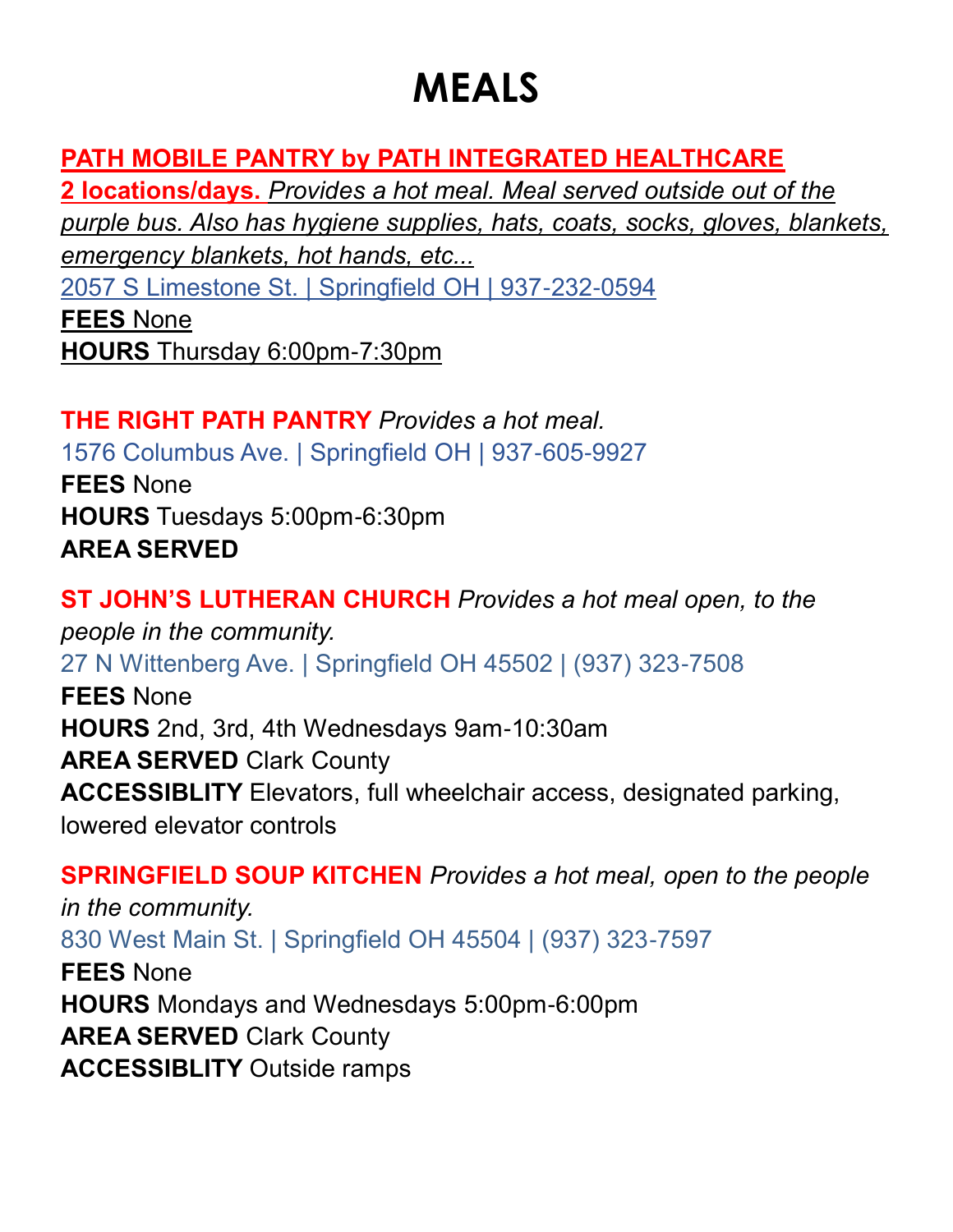**VICTORY FAITH CENTER** *Provides a hot meal*.

424 S. Fountain Ave. | Springfield OH | (937) 322-7151

**FEES** None **HOURS** Saturdays and Sundays 12:00pm-1:30pm **AREA SERVED** Clark County **ACCESSIBLITY**

**THE VILLAGE PANTRY** *Provides a hot meal.* 5065 Old Mechanicsburg Rd. | Springfield OH | (937) 597-3046 **FEES** None **HOURS** Fourth Monday 5:30pm-6:30pm **AREA SERVED** Clark County **ACCESSIBLITY**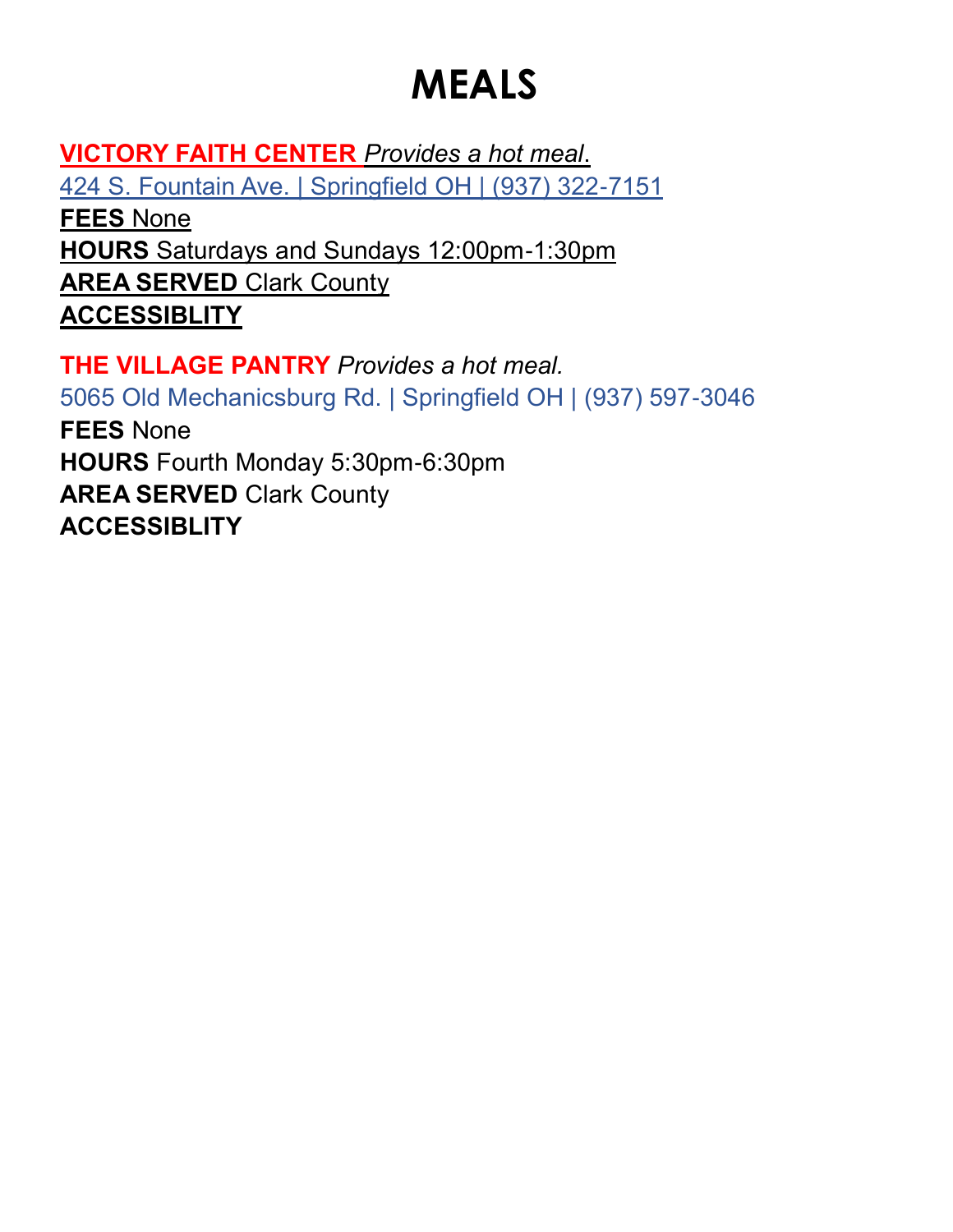**BETHEL CHURCHES UNITED** *Provides emergency food to those in the New Carlisle area. Will serve once every four weeks.*

226 South Pike Street | New Carlisle, OH 45344 | (937) 845-1008

**REQUIRED** Driver's license or Social Security card and proof of residency (a piece of mail with address)

**FEES** None

**HOURS** Wednesday 4:00pm-5:30pm and Friday 12:00pm-2:00pm **AREA SERVED** Serves people in the New Carlisle and Bethel Township (Tecumseh School District) areas ONLY

**ACCESSIBILITY** Full wheelchair access, No stairs in service delivery areas

**CHRIST EPISCOPAL CHURCH FOOD PANTRY** *Provides food assistance to those who need it. Will serve once a month.*

409 East High Street | Springfield, OH 45505 | (937) 323-8651 **REQUIRED** Bring picture ID and a Social Security number for all members

of the household.

**FEES** None

**ELIGIBILITY** Serves those who are in need of emergency food **LANGUAGES** OTHER THAN ENGLISH Spanish **HOURS** 3rd Wednesday of the month 11:00am-1:00pm **AREA SERVED** Clark County

**ACCESSIBILITY** Designated parking, full wheelchair access

**CLIFTON AVENUE CHURCH OF GOD** *Provides groceries and a hot meal for those in need. Breakfast is served at 9:30am.* 1408 Clifton Avenue | Springfield, OH 45505 | (937) 324-5398 **REQUIRED** Provide a picture ID & a Social Security number **FEES** None **ELIGIBILITY** Serves those who need emergency food **HOURS** 2nd & 3rd Saturday of each month 9:30am-11:00am

**AREA SERVED** Clark County area

**ACCESSIBILITY** Designated parking, limited access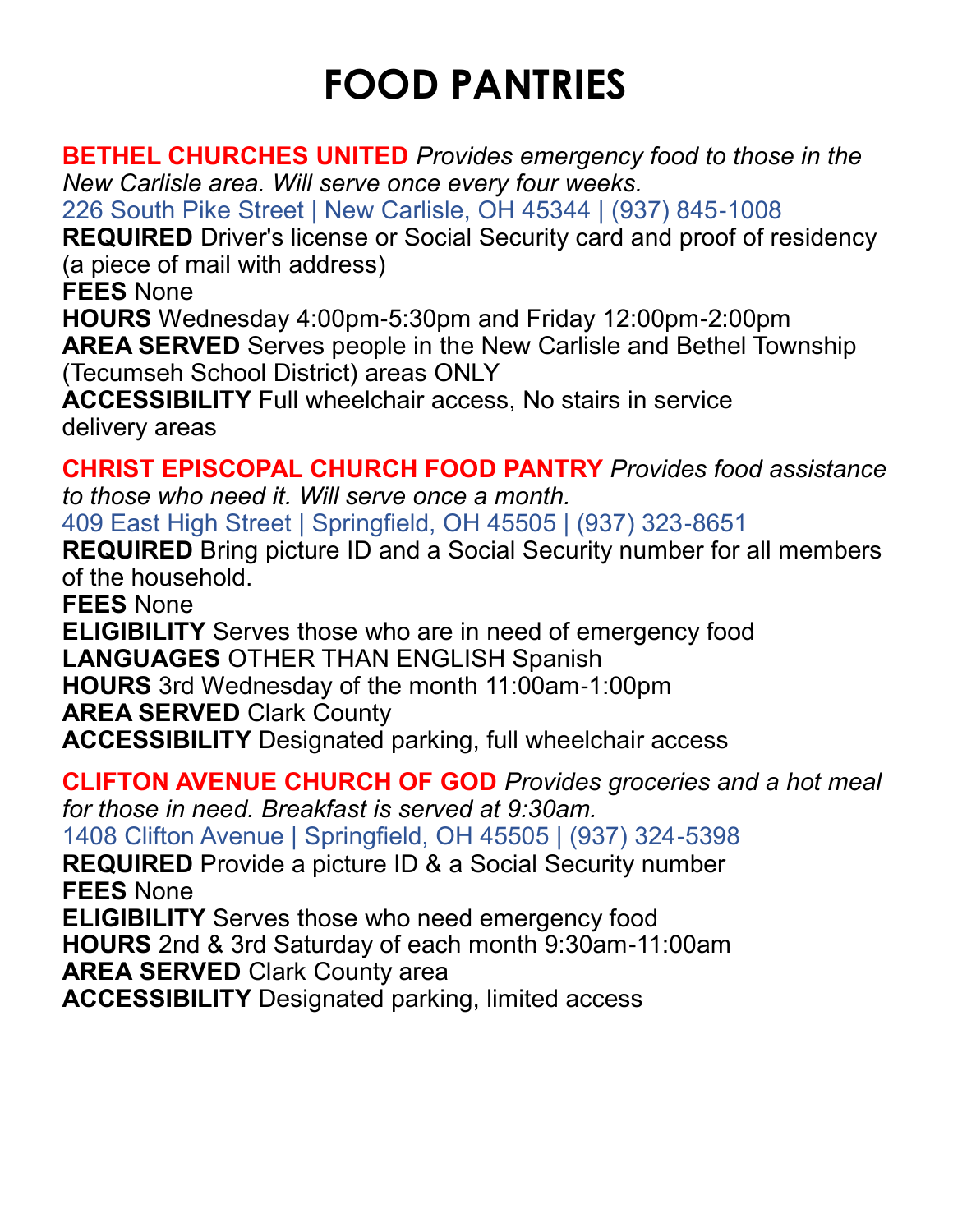**ENON EMERGENCY RELIEF COMMITTEE, INC.** Program for low-income individuals over 60 years of age. Drive thru only during pantry hours. 105 North Scott Street | Enon, OH 45323 | (937) 864-5555 Enon Relief Pantry Building behind the Vet building, under the water tower **REQUIRED** Bring ID and proof of residency **FEES** None **ELIGIBILITY** Low-income individuals **HOURS** Monday 2:30pm-5:00pm. If Monday is a holiday they are open the same hours on Tuesday **AREA SERVED** Greenon School District, Mad River and Green Townships **ACCESSIBILITY** Full wheelchair access

**FAMILY NEEDS INC**. *Designed to help anyone who is in need. Located at the corner of E. Grand and S. Limestone.* 36 East Grand Avenue | Springfield, OH 45506 | (937) 521-2800 **REQUIRED** None

**FEES** None **ELIGIBILITY** None **HOURS** Monday – Friday 8:30am-11:30am **AREA SERVED** Clark County **ACCESSIBILITY** Designated parking, full wheelchair access

**FELLOWSHIP CHRISTIAN** *Food and clothing pantry.*

2301 Valley Loop Rd. | Springfield, OH 45504 | (937) 322-5381

**REQUIRED** Picture ID and proof of residency

**FEES** None

**HOURS** 2nd and 4th Saturdays 10:00am-12:00pm

**AREA SERVED** Clark County

**ACCESSIBILITY** Access w/o Special Facilities, designated

parking, Full wheelchair access, no stairs in service delivery areas, outside ramps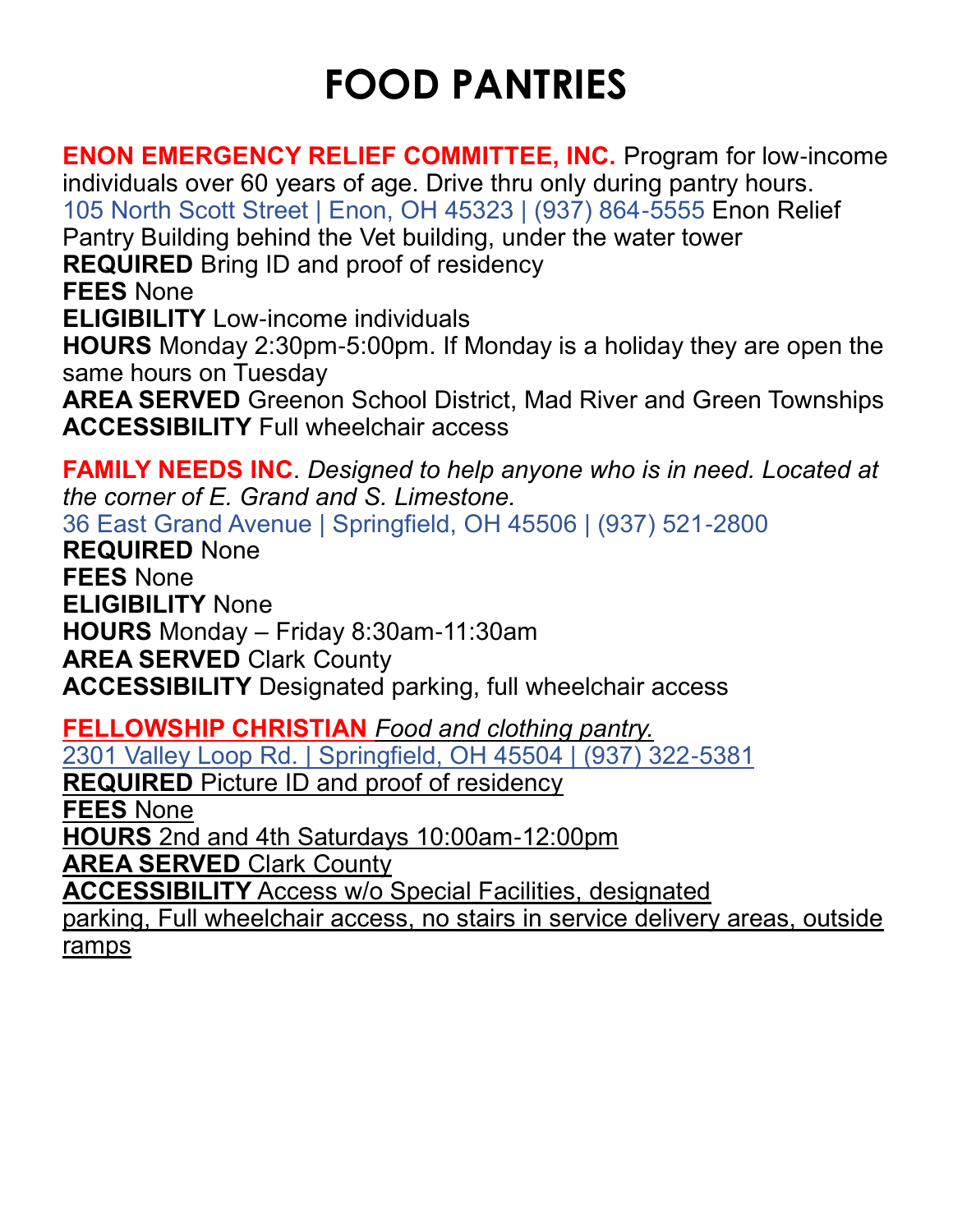**GOOD SAMARITAN OUTREACH CENTER** *Stocked pantry allows clients to select their own groceries from multiple categories of items limited by number of people in family. Clients are also able to pick a select number of items from the clothes and household items store based on family size.*

427 W Washington St | Springfield, OH 45506 | (937) 323-2323 **REQUIRED** Provide a picture ID **FEES** None **ELIGIBILITY** will serve twice a month

**HOURS**

Tuesday 1:00pm-3:00pm (Pantry) Thursday 5:45pm (hot meals) Saturday 9:00am-11:00am

**AREA SERVED** Clark County **ACCESSIBILITY** Designated parking, Full wheelchair access.

#### **GREATER GRACE TEMPLE OUTREACH** *Food pantry.*

380 Leffel Lane | Springfield, OH | (937) 328-3308 **REQUIRED** Picture ID and proof of residency **FEES** None **HOURS** 3rd Tuesdays 12:00pm-3:00pm **AREA SERVED** Clark County **ACCESSIBILITY** Access w/o Special Facilities, designated parking, Full wheelchair access, no stairs in service delivery areas, outside ramps

**GOOD SHEPHERD** *Food Pantry* 712 N Fountain Ave. | Springfield OH | (937) 322-7222 **REQUIRED** Picture ID and proof of current address **FEES** None **HOURS** 3rd Thursday 5:30pm-7:30pm **AREA SERVED** Clark County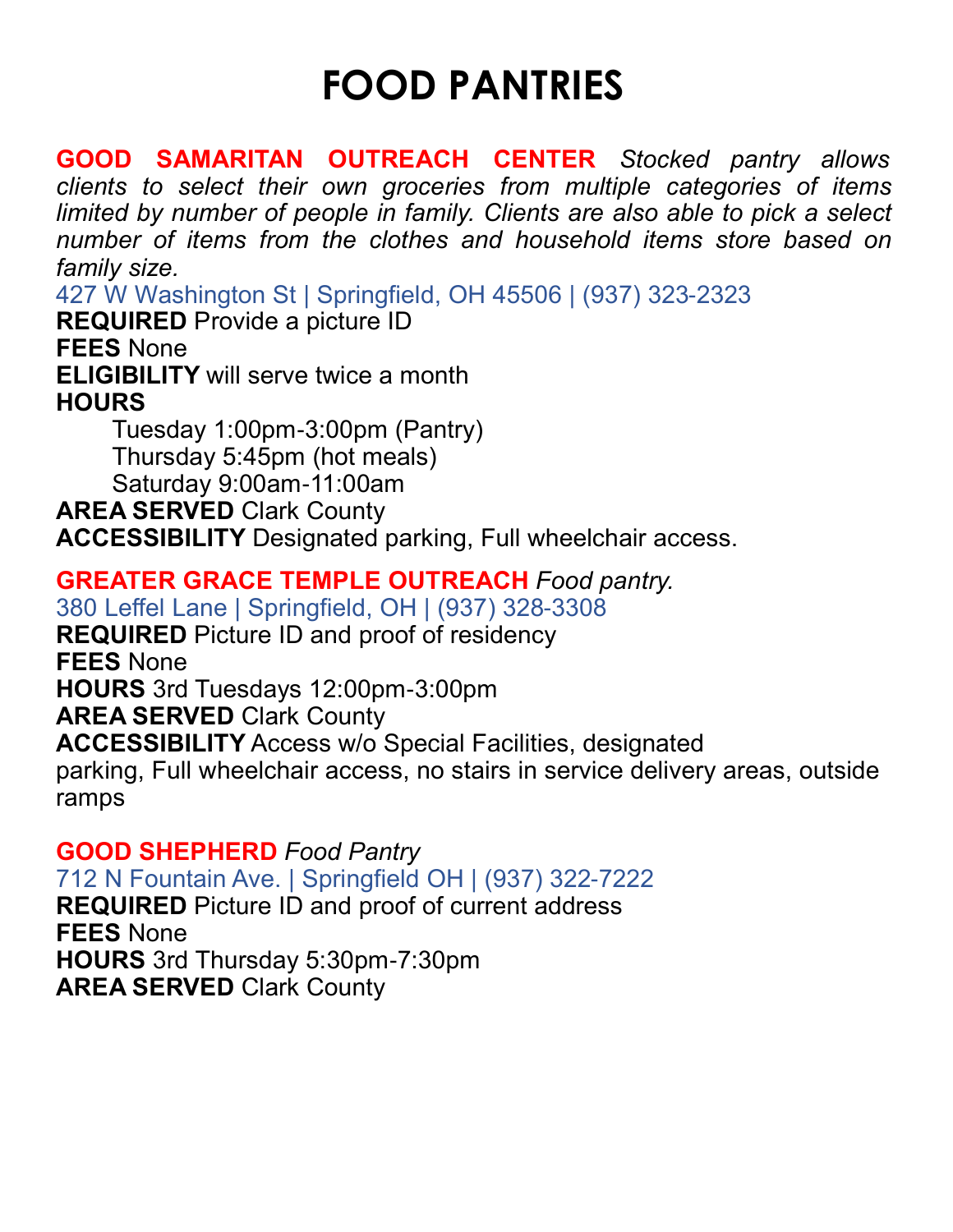**MAIDEN LANE CHURCH OF GOD** *Provides non-perishable food and clothing to residents of Clark County.*

1201 Maiden Lane | Springfield, OH 45504 | (937) 323-9747 The Outreach House is a white house across the street from the church at 1204 Maiden Lane. There is a sign on the front that says "Outreach House". **REQUIRED** call for more information **FEES** None **ELIGIBILITY** None **HOURS** 2nd & 4th Saturday 9:00am-12:00pm **LANGUAGES OTHER THAN ENGLISH** ASL interpreter is available most open days. Usually also have Spanish speaking volunteers available **AREA SERVED** Residents of Clark County

**MASJID AN-NUR** *Provides emergency food to people in the community.* 743 W Liberty St. | Springfield OH | (937) 322-4909

**REQUIRED** Bring a picture ID and proof of current address

**FEES** None

**HOURS** 3rd Friday of month 3:00pm-5:00pm

**AREA SERVED** Clark County

**NEW LIFE FOOD PANTRY** *Provides emergency food to people in the community.*

1100 Sunset Ave. | Springfield OH | (937) 717-5199 **REQUIRED** Bring a picture ID and proof of current address **FEES** None **HOURS** 3rd Friday of month 1:00pm-2:00pm **AREA SERVED** Clark County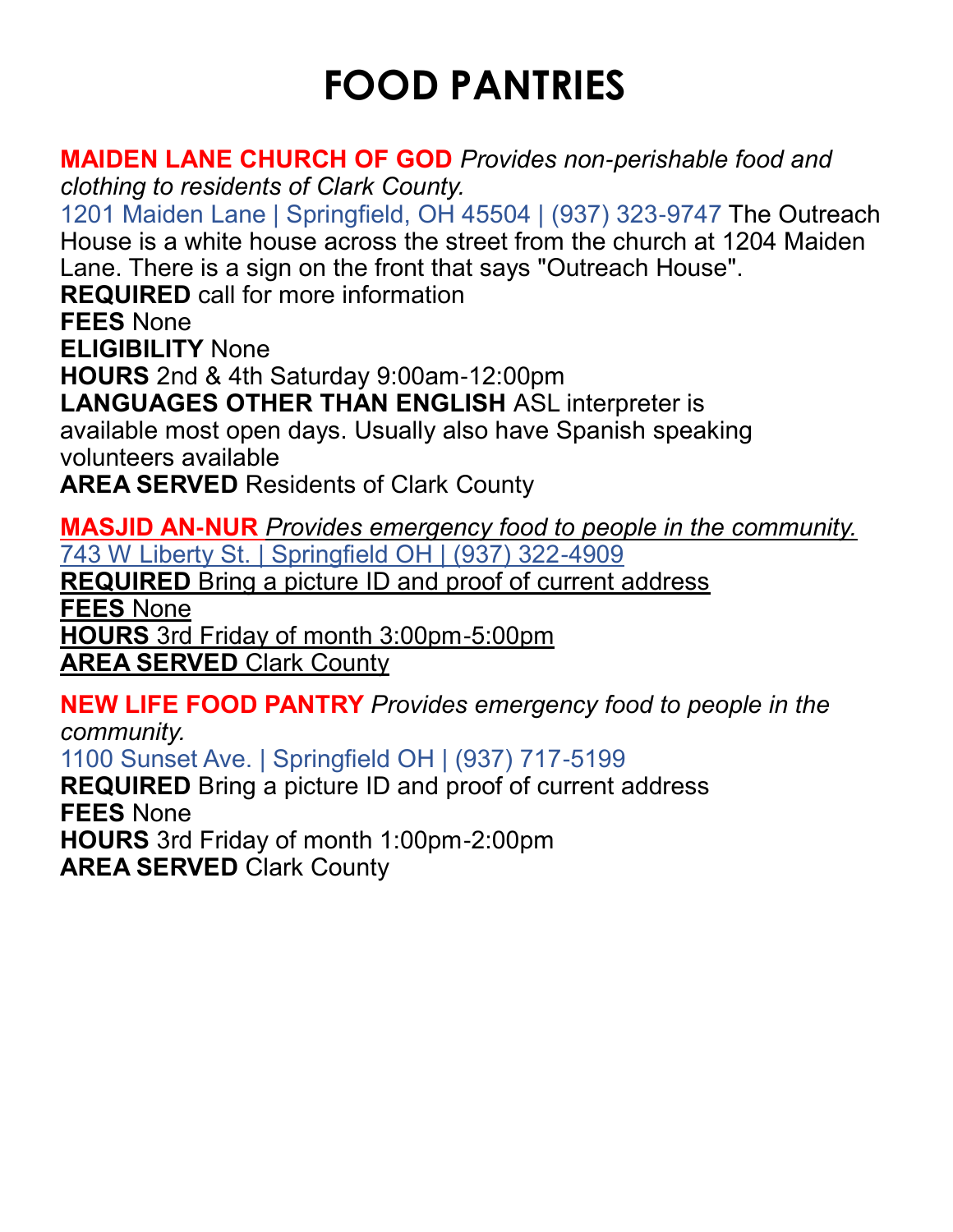**OPEN HANDS FREE STORE** *Beginning Thursday, July 2 and continuing every Thursday from 2-4pm…The Open Hands Free Store will be open for food-filled boxes only. The store is closed for all physical donations and shopping. You must wear a mask or have a face covering your nose and mouth to receive food. You need to go to the entrance door-and fill out a paper with your name and address. If you are a new member-state your member number. New clients may receive food. You will pick up your box at the exit door. We will be able to serve 50 families on each Thursday. All food boxes contain items for 4-5 persons*.

1131 Sunset Ave. | Springfield, OH 45506 | (937) 323-5815 *(In Southern Village Shopping Center)*

**REQUIRED** Identification for everyone in household must be provided at each visit and proof of correct address.

**FEES** None **HOURS**

> Tuesday 10:00am-1:00pm Thursday 2:30pm-5:30pm Saturday 9:00am-12:30pm

**AREA SERVED** Clark County **ACCESSIBILITY** Full wheelchair access, no stairs in service delivery areas

**RISEN CHRIST FOOD PANTRY** *Provides emergency food to people in the community.*

41 E. Possum Rd. | Springfield OH | (937) 603-9770

**REQUIRED** Bring a picture ID and proof of current address **FEES** None

**HOURS** 3rd Tuesday of month 11:00am-1:00pm

**AREA SERVED** Clark County

**ACCESSIBILITY** Elevators, full wheelchair access, designated parking, indoor wheelchair access, lowered elevator controls

## **ST. JOHN'S LUTHERAN CHURCH** *Provides emergency food to those who*

*need it once per month.* 27 North Wittenberg Ave | Springfield, OH 45502 | (937) 323-7508 **REQUIRED** Bring a picture ID & a Social Security number

**FEES** None

**ELIGIBILITY** People who are in need of emergency food once per month. **HOURS** 2nd, 3rd, 4th Wednesday of month 9:00am-10:45am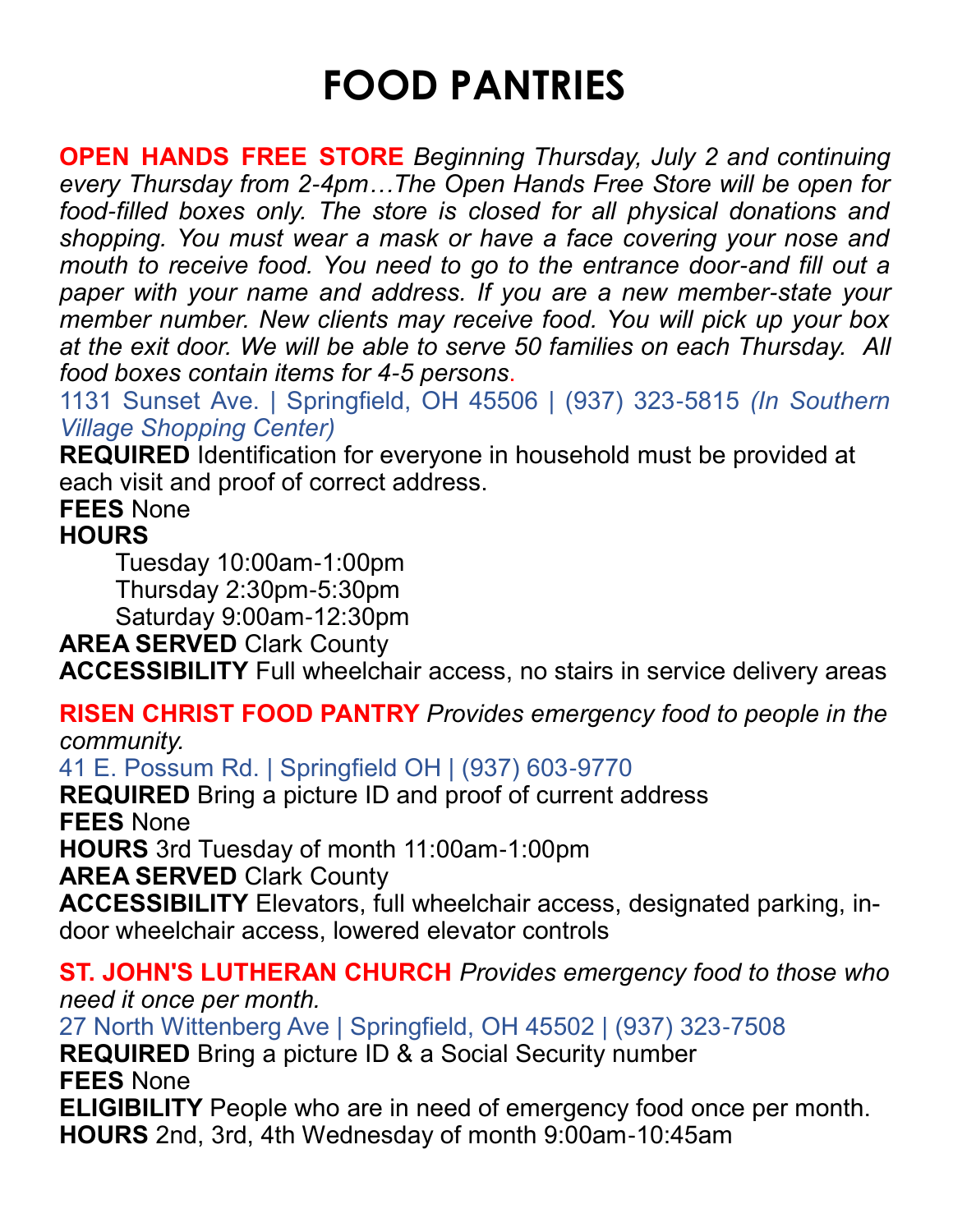**ST. JOHN MISSIONARY CHURCH** *Provides emergency food to those people who need it. Serves once per month, they can only serve 30*

*families per day on first come first serve basis.*

34 West Pleasant Street | Springfield, OH 45506 | (937) 323-3504

**REQUIRED** Clark County ID proof of income and proof of address **FEES** None

**ELIGIBILITY** None **HOURS**

Monday 11:00am-1:00pm Wednesday 9:30am-11:30am **AREA SERVED** Clark County **ACCESSIBILITY** Limited access, designated parking

**ST. VINCENT DE PAUL** *Food pantry food will be prepackaged and given to individuals. Recipients will wait outside by the ramp until called to pick up their food. For homeless prepackaged to go bags are given to them. You may receive food only once per month per family or individual, have to wear a mask, have temperature taken and given hand sanitizer.*

228 Raffensperger Avenue | Springfield, OH 45505 | (937) 325-8880 **PROCEDURE** Call (937) 325-8880 for an appointment 10:30am-12pm Wednesday and Friday for Tuesday and Thursday pickup.

**FEES** none

**ELIGIBILITY** Clients must meet the income requirements as being at or below the poverty level. Will serve once per month.

**HOURS** Food Pantry on Tuesday and Thursday 12:00pm-1:30pm **REQUIRED** Photo ID and proof of residence for head of household **AREA SERVED** Only Clark Co.

**ACCESSIBILITY** Outside ramps

**SALVATION ARMY** *Provides food assistance to those who need it. May also provide hygiene items (personal grooming supplies).*

15 South Plum Street | Springfield, OH 45506 | (937) 322-3434

**REQUIRED** call Monday-Thursday for an appointment. Photo ID and mail with current address. \*\*No walk-in Friday appointments\*\*

**ELIGIBILITY** Must be a Clark County resident

**HOURS** Friday 10:00am-2:00pm **By appointment only**

**AREA SERVED** Clark County

**ACCESSIBILITY** Designated parking, full wheelchair access, outside ramps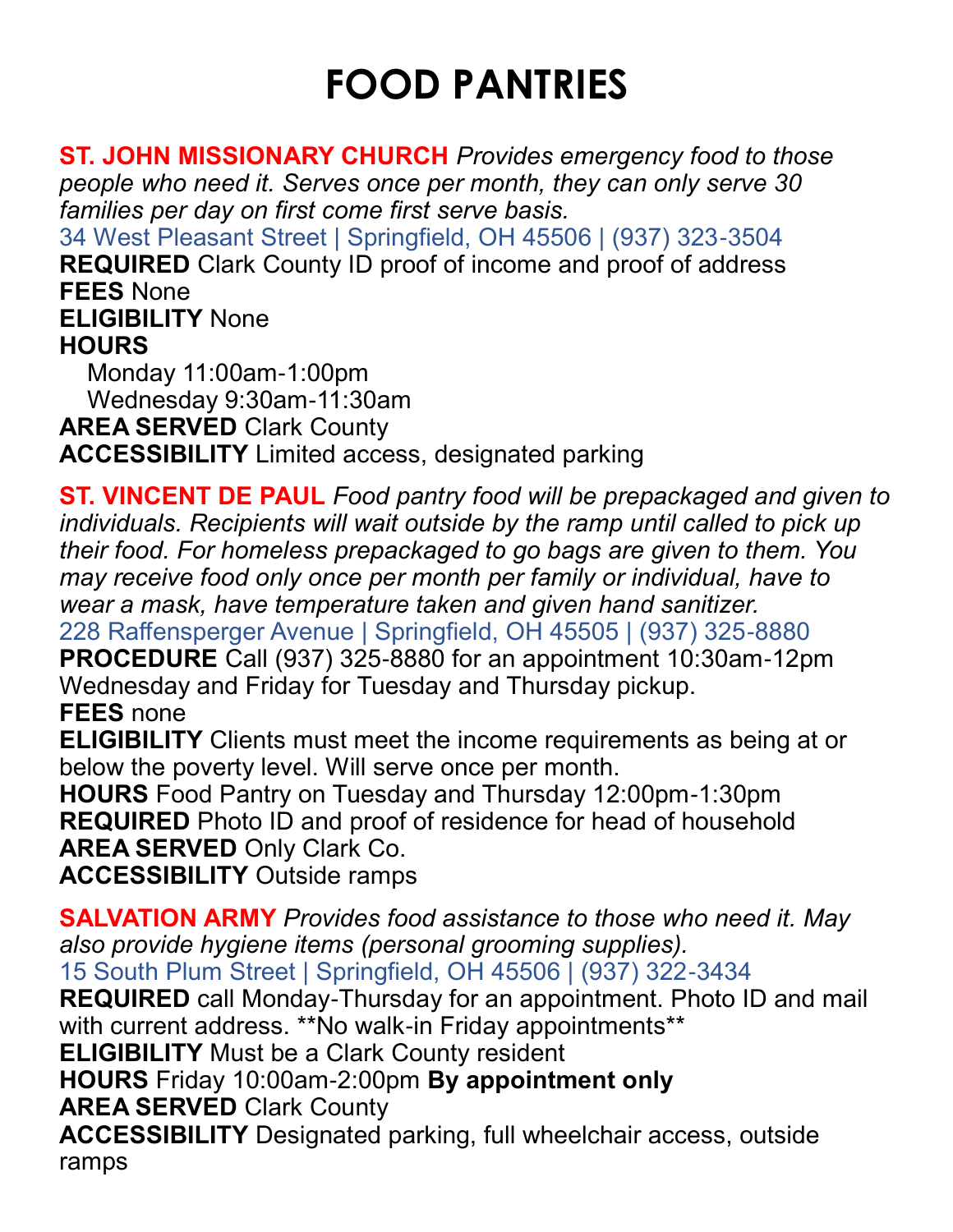**SECOND HARVEST FOOD BANK** *During the Covid-19 outbreak we have implemented a drive-thru pantry program. See insert for dates/times/*

*locations.*

20 Murray Street | Springfield, OH 45503 | (937) 325-8715

**FEES** None

**HOURS** Subject to change every month. Contact (937)-325-8715 or visit theshfb.org for current dates and times.

#### **PROCEDURE**

1. Remain in your vehicle

2. Have your ID ready

3. Wear your mask during distribution

4. Clear trunk in advance where food is to be placed

5. Limit 1 proxy

6. Multiple families allowed in 1 vehicle

7. Walkups permitted

**LOCATIONS**

**Second Harvest:** 20 N Murray Street, Springfield

**Clark State Community College:** 570 E Leffel Lane, Springfield **Davey Moore Park:** 600 S Western Ave, Springfield **New Carlisle Community Garden:** 621 Walsh Drive, New Carlisle **South Vienna Middle School:** 140 W Main Street, South Vienna

Dates and locations vary by month.

Please visit theshfb.org or call (937) 325-8715 for current information.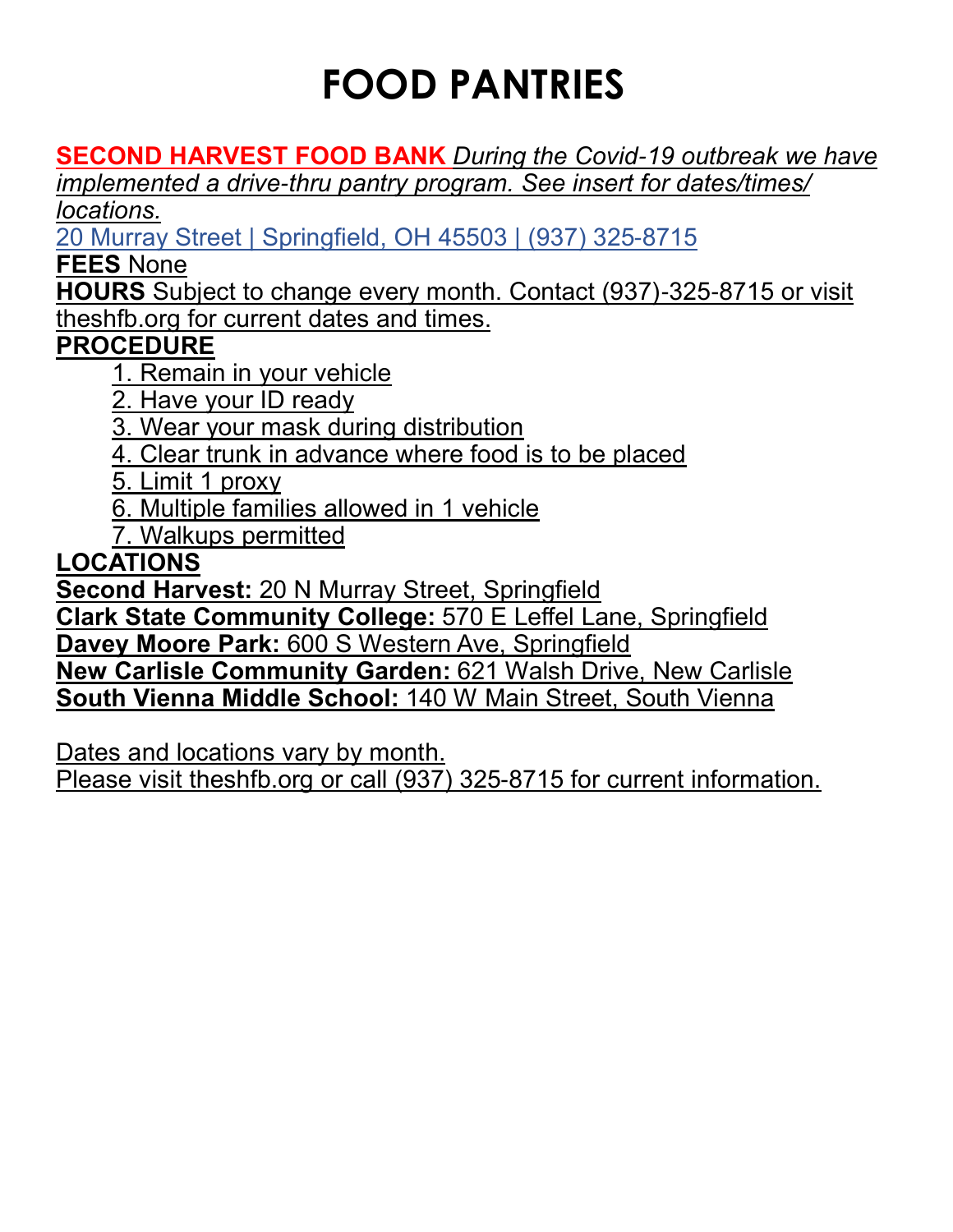